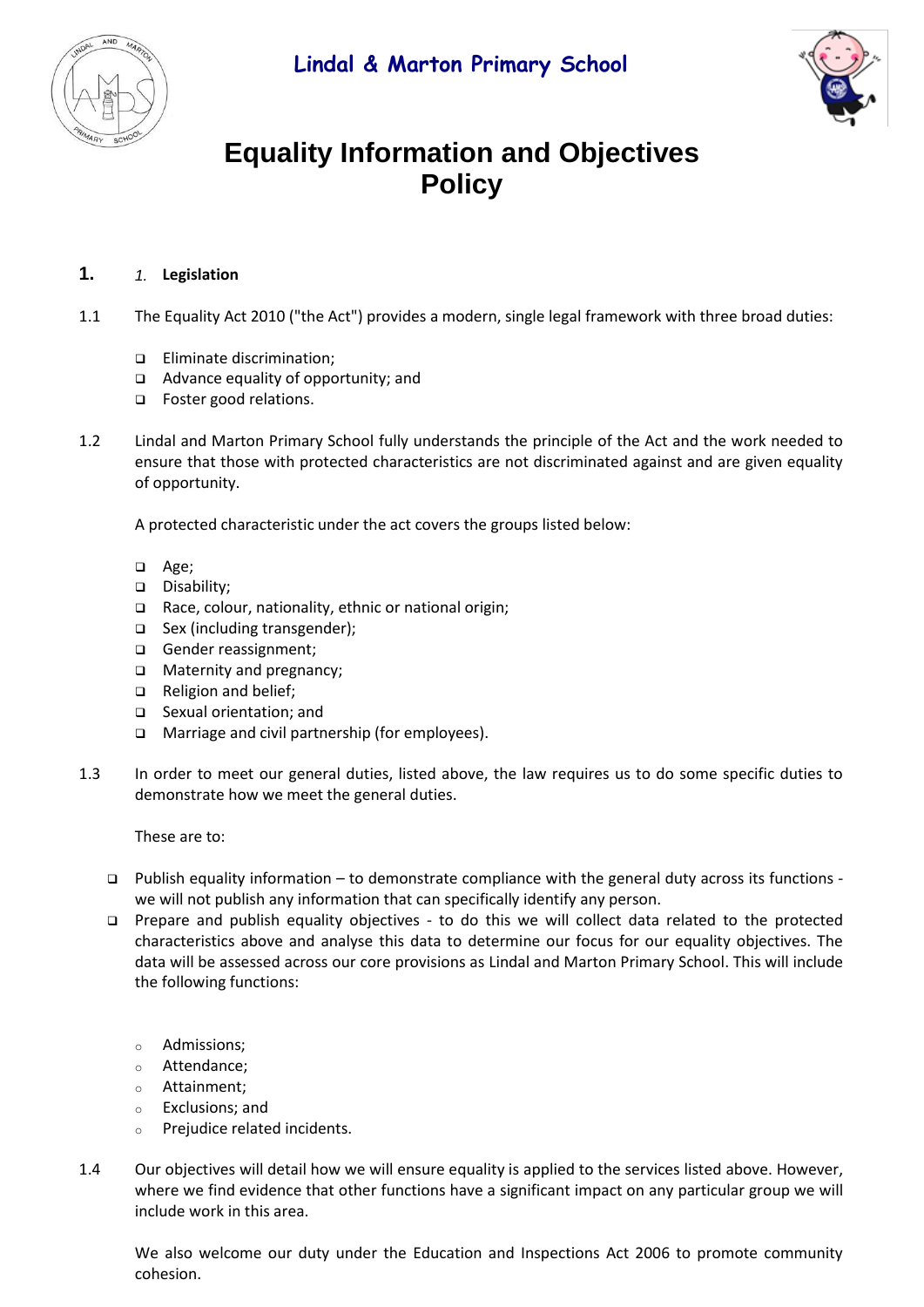



We recognise that these duties reflect international human rights standards as expressed in the UN Convention on the Rights of the Child, the UN Convention on the Rights of People with Disabilities, and the Human Rights Act 1998.

### **2. The Policy**

2.1 Lindal and Marton Primary School's Equality Information and Objectives Policy draws together all previous equality legislation and details how LAMPS is fulfilling the requirements of the Act.

### **3. Our Ethos**

This is a place where:

- ❑ learning is fun;
- ❑ children are prepared for their future;
- ❑ all efforts are acknowledged and celebrated;
- ❑ everyone is valued and respected as an individual;
- ❑ we will educate our children about equality and diversity;
- ❑ we pledge to meet the needs of all our individuals;
- ❑ everyone is encouraged to be part of and contribute to the community; and
- ❑ encourage everyone to make healthy life choices.

#### **4. Addressing Prejudice Related Incidents**

4.1 Lindal and Marton Primary School is opposed to all forms of prejudice and we recognise that children and young people who experience any form of prejudice related discrimination may fair less well in the education system. We provide both our pupils and staff with an awareness of the impact of prejudice in order to prevent any incidents. If incidents still occur we address them immediately and report them to the Local Authority using their guidance material. The Local Authority may provide some support.

#### **5. Objectives**

5.1 In achieving compliancy with the Act, objectives are set annually. Detailed below are Lindal and Marton Primary School's current set of overriding objectives.

| <b>Objective Group</b>           | <b>Objective</b>                                                                               |
|----------------------------------|------------------------------------------------------------------------------------------------|
| <b>Pupil Achievement</b>         | All pupils are assessed, monitored and tracked through<br>□<br>Scholarpack.                    |
|                                  | Under-achievement is identified and appropriate intervention is<br>□<br>applied.               |
|                                  | Pupils are able to participate in a full range of extra-curricular<br>$\Box$<br>opportunities. |
| <b>Behaviour and Safety</b>      | $\Box$ Pupils respect one another.                                                             |
|                                  | $\Box$ Pupils feel safe and valued.                                                            |
|                                  | $\Box$ Pupils, staff and parents know that misconduct and gross                                |
|                                  | misconduct will be challenged.                                                                 |
| <b>Teaching</b>                  | All pupils experience 100% 'good or better' lessons.                                           |
| <b>Leadership and Management</b> | The staff and governing body aims to reflect the diversity of the<br>□                         |
|                                  | Lindal and Marton Primary School community.                                                    |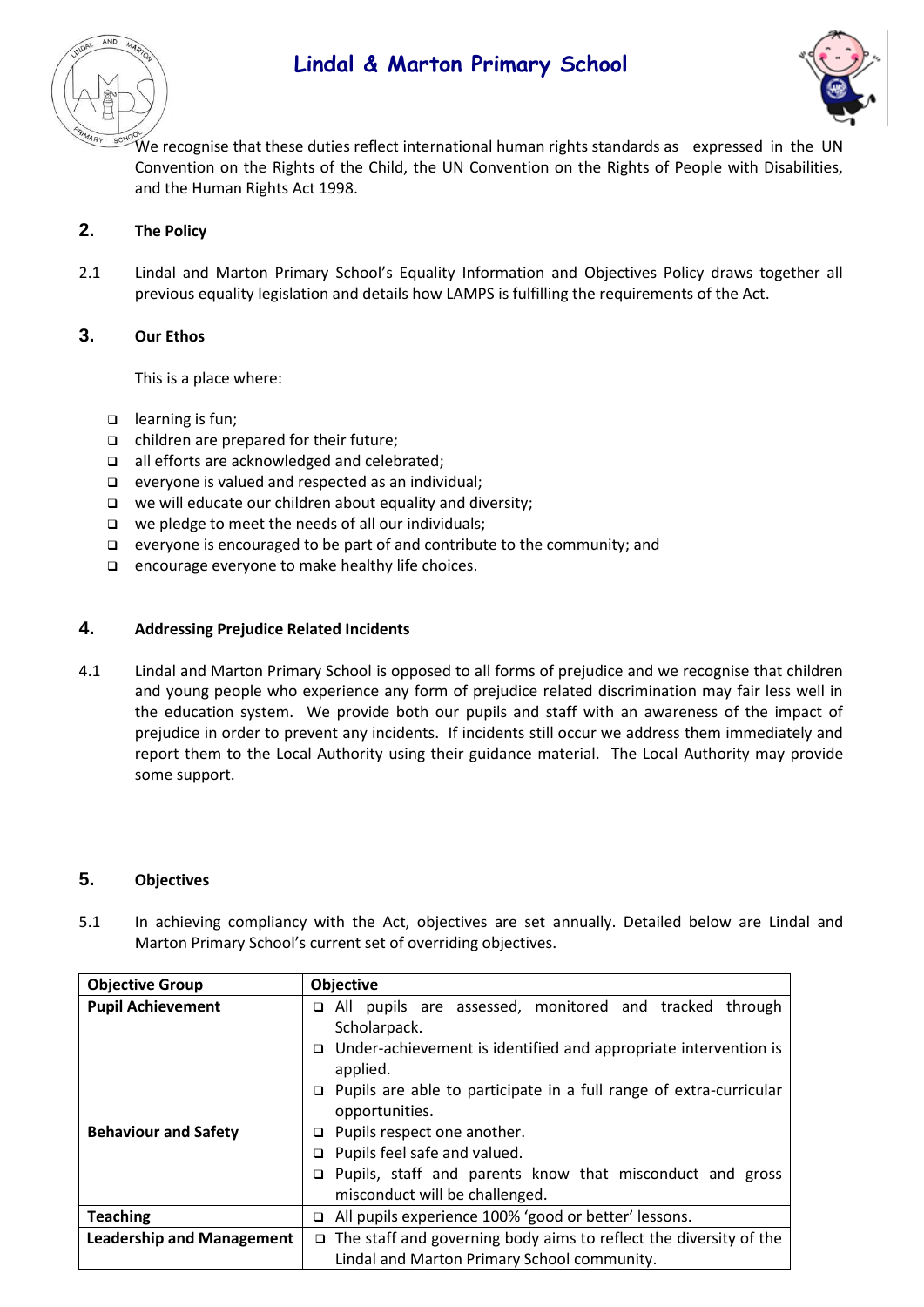



❑ No pupils (or their families) are disadvantaged academically, socially or emotionally. All staff are mindful of the academic and social needs of all children, especially potentially vulnerable children.

- ❑ The headteacher (F Doran) is responsible for the collection, analysis and publication of equality data including the recording of prejudice-related incidents.
- 5.2 Lindal and Marton Primary School will make reasonable adjustments to meet the needs of disabled pupils and implement an accessibility plan aimed at:
	- (a) increasing the extent to which disabled pupils can participate in the curriculum;
	- (b) improving the physical environment of schools to enable disabled pupils to take better advantage of education, benefits, facilities and services provided; and
	- (c) improving the availability of accessible information to disabled pupils.
- 5.3 Lindal and Marton Primary School's leaders accept and welcome their responsibility to have due regard in decision-making and actions to the possible implications for pupils with particular protected characteristics. They will consider equality implications before and at the time that they develop policy and take decisions.

## **6. Responsibility**

- 6.1 We believe that promoting equality is the whole of Lindal and Marton Primary School's responsibility.
- 6.2 How does Lindal and Marton Primary School eliminate discrimination and other conduct that is prohibited by the Act, advance equality of opportunity between people who share a protected characteristic and people who do not share it, and foster good relations between people who share a protected characteristic and people who do not share it?
	- (a) for pupils implementation of policies on equal opportunities (including race and gender equality, special needs, behaviour and anti-bullying);
	- (b) for staff implementation of policies on equal opportunities, recruitment and selection and pay policy;
	- (c) PSHCE, RE and other elements within the curriculum that promote friendship and understanding about cultures and lifestyles;
	- (d) working with specialist staff to support pupils with special needs or disabilities, and implementing the Lindal and Marton Primary School 's disability access plan;
	- (e) monitoring of welfare, with intervention and support where required;
	- (f) taking steps to meet the particular needs of pupils or staff that have a particular characteristic.

| <b>School Community</b>                                      | <b>Responsibility</b>                                                                                                                                                                                                         |
|--------------------------------------------------------------|-------------------------------------------------------------------------------------------------------------------------------------------------------------------------------------------------------------------------------|
| Lindal and Marton<br><b>Primary School</b><br>Governing Body | Involving and engaging the whole Lindal and Marton Primary School<br>community in identifying and understanding equality barriers and in the<br>setting of objectives to address these.                                       |
| Headteacher (F Doran)                                        | As above including:<br>Promoting key messages to staff, parents and pupils about equality and<br>what is expected of them and can be expected from Lindal and Marton<br>Primary School in carrying out its day to day duties. |
|                                                              | Ensure that staff have appropriate skills to deliver equality, including                                                                                                                                                      |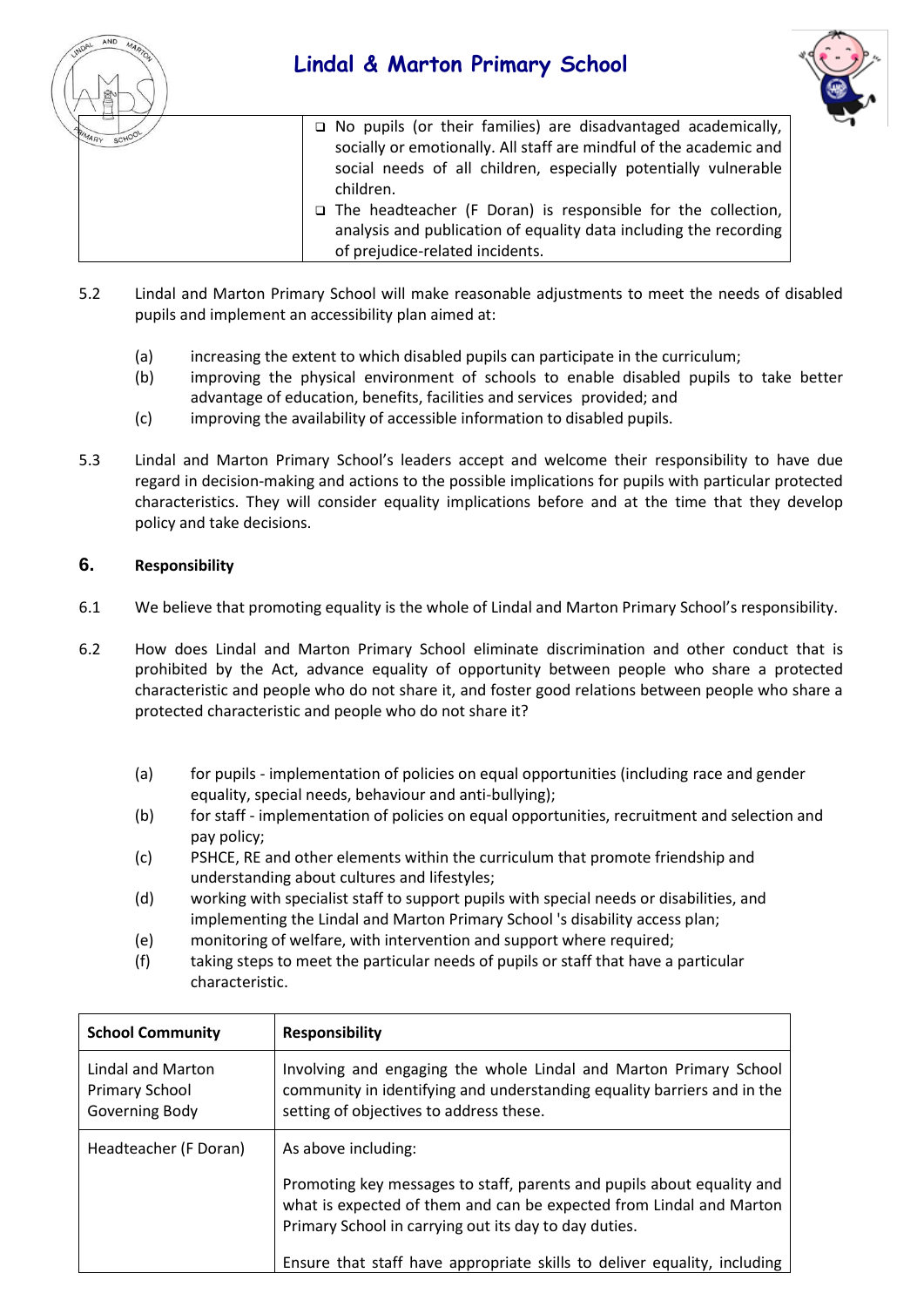

| MARY SCHO                         | pupil awareness. Ensure that all staff are aware of their responsibility<br>to record and report prejudice related incidents.                                                                                               |
|-----------------------------------|-----------------------------------------------------------------------------------------------------------------------------------------------------------------------------------------------------------------------------|
| Senior Teacher                    | To support the headteacher as above.                                                                                                                                                                                        |
|                                   | Ensure fair treatment and access to services and opportunities. Ensure<br>that all staff are aware of their responsibility to record and report<br>prejudice related incidents.                                             |
| <b>Teaching Staff</b>             | Help in delivering the right outcomes for pupils.                                                                                                                                                                           |
|                                   | Uphold the commitment made to pupils and parents/carers on how<br>they can be expected to be treated.                                                                                                                       |
|                                   | Design and deliver an inclusive curriculum                                                                                                                                                                                  |
|                                   | Ensure that you are aware of your responsibility to record and report<br>prejudice related incidents.                                                                                                                       |
| <b>Support Staff</b>              | Support Lindal and Marton Primary School and the governing body in<br>delivering a fair and equitable service to all stakeholders.                                                                                          |
|                                   | Uphold the commitment made by the headteacher on how pupils and<br>parents/carers can be expected to be treated.                                                                                                            |
|                                   | Support colleagues within Lindal and Marton Primary School<br>community.                                                                                                                                                    |
|                                   | Ensure that you are aware of your responsibility to record and report<br>prejudice related incidents.                                                                                                                       |
| Parents                           | Take an active part in identifying barriers for Lindal and Marton Primary<br>School's community and in informing the governing body of actions that<br>can be taken to eradicate these.                                     |
|                                   | Take an active role in supporting and challenging the school to achieve<br>the commitment given to Lindal and Marton Primary School's<br>community in tackling inequality and achieving equality of opportunity<br>for all. |
| Pupils                            | Supporting Lindal and Marton Primary School to achieve the<br>commitment made to tackling inequality.                                                                                                                       |
|                                   | Uphold the commitment made by the headteacher on how pupils and<br>parents/carers, staff and the wider community can be expected to be<br>treated.                                                                          |
| Local Community<br><b>Members</b> | Take an active part in identifying barriers for Lindal and Marton Primary<br>School community and in informing the governing body of actions that<br>can be taken to eradicate these                                        |
|                                   | Take an active role in supporting and challenging Lindal and Marton<br>Primary School to achieve the commitment made to the community in<br>tackling inequality and achieving equality of opportunity for all.              |

## **Policy and Procedure: Equality Information and Objectives Policy**

AND